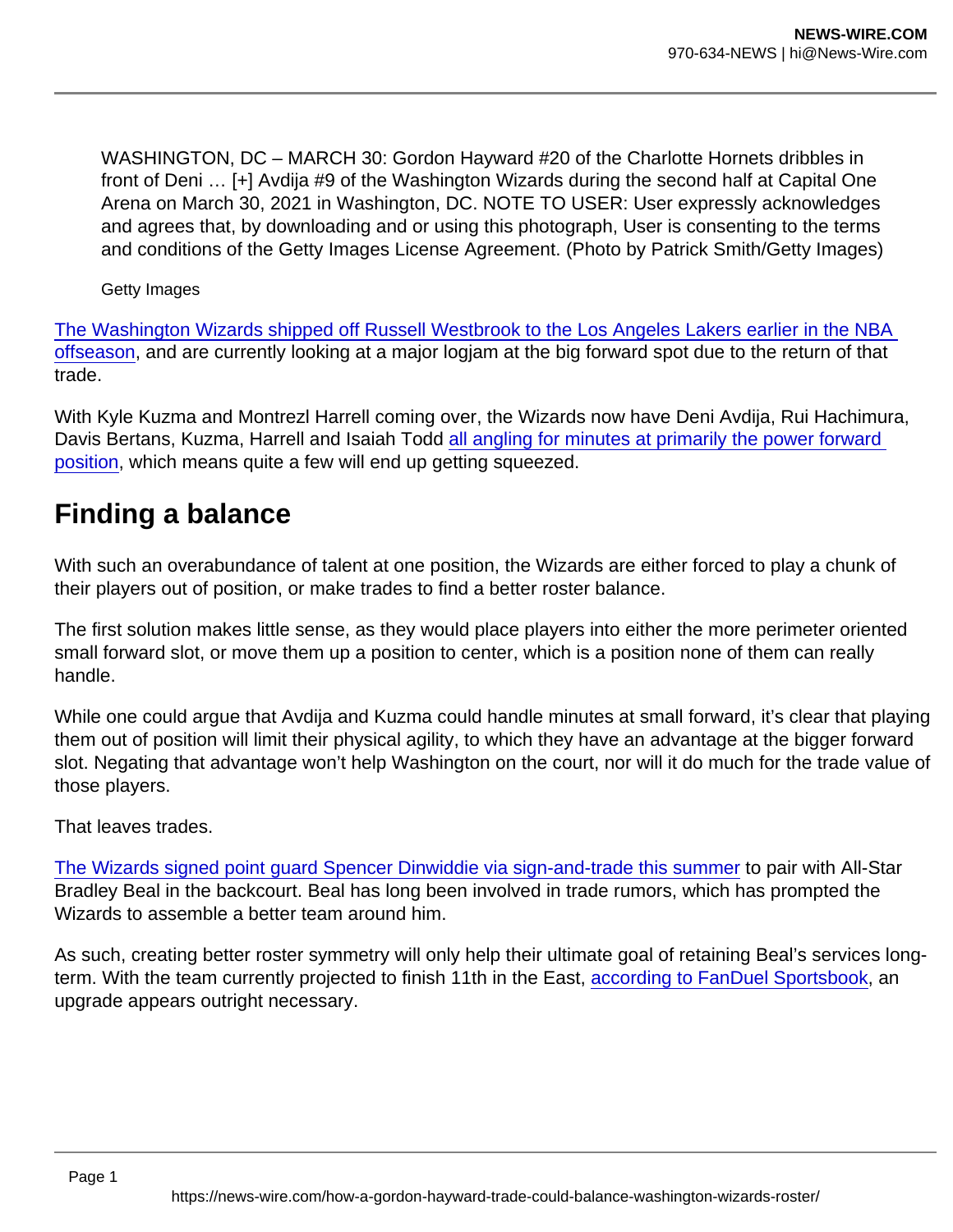# Identifying talent

The Wizards, who are shallow at wing, could identify teams that need size and see if there's a deal to be made.

One team that would make an intriguing trade partner is the Charlotte Hornets.

The Hornets found a franchise player in the 2020 NBA Draft when they selected LaMelo Ball third overall. The 6'6 floor leader won Rookie Of the Year and projects as the team's primary star moving forward.

Before Ball exploded as a future star, however, the [Hornets swung big on signing former All-Star Hayward](https://www.espn.com/nba/story/_/id/30416502/charlotte-hornets-complete-sign-trade-boston-celtics-acquire-gordon-hayward)  [to a four-year contract worth \\$120 million](https://www.espn.com/nba/story/_/id/30416502/charlotte-hornets-complete-sign-trade-boston-celtics-acquire-gordon-hayward).

While Hayward had a nice season in Charlotte (19.6 points, 5.9 rebounds, 4.1 assists), there's an agedifference of 11 years between him and Ball, which means the door to a trade could crack open ever so slightly, as the Hornets try to build a long-term supporting cast around Ball.

It's also worth noting that Charlotte already has Miles Bridges, Jalen McDaniels and Kelly Oubre Jr to offset the loss of Hayward, as all can step in and fill his minutes, while opening more minutes up front.

### Lining up a deal

A deal for Hayward won't be without its challenges.

First and foremost, the Hornets will have to be open to moving away from a player who increases their chances of making the playoffs in 2022.

Given that Charlotte has only made the postseason three times since 2002, it's no sure thing the organization is willing to sacrifice a potential run. Furthermore, the Hornets appear to love Hayward, even going after him in 2014 [via an offer sheet](https://www.espn.com/nba/story/_/id/11193887/gordon-hayward-charlotte-hornets-agree-63-million-offer-sheet) that Utah later matched. So this would undoubtedly be a tough sell.

Secondarily, the Hornets will need to find some of the aforementioned pieces from Washington attractive. Hayward, while expensive, remains a highly-effective borderline All-Star which isn't easy to come by. If the returning pieces aren't attractive, there's little sense in pivoting away from Hayward.

Finally, the Wizards will have to determine how much they're willing to fork over in any trade. That said, if a Hayward acquisition helps them secure Beal's signature on a long-term deal, they might have to be open to relinquishing a fair bit, similarly to [what the Milwaukee Bucks did in the Jrue Holiday trade](https://www.nba.com/news/reports-bucks-to-acquire-holiday-from-pelicans) in order to convince Giannis Antetokounmpo to re-sign with them.